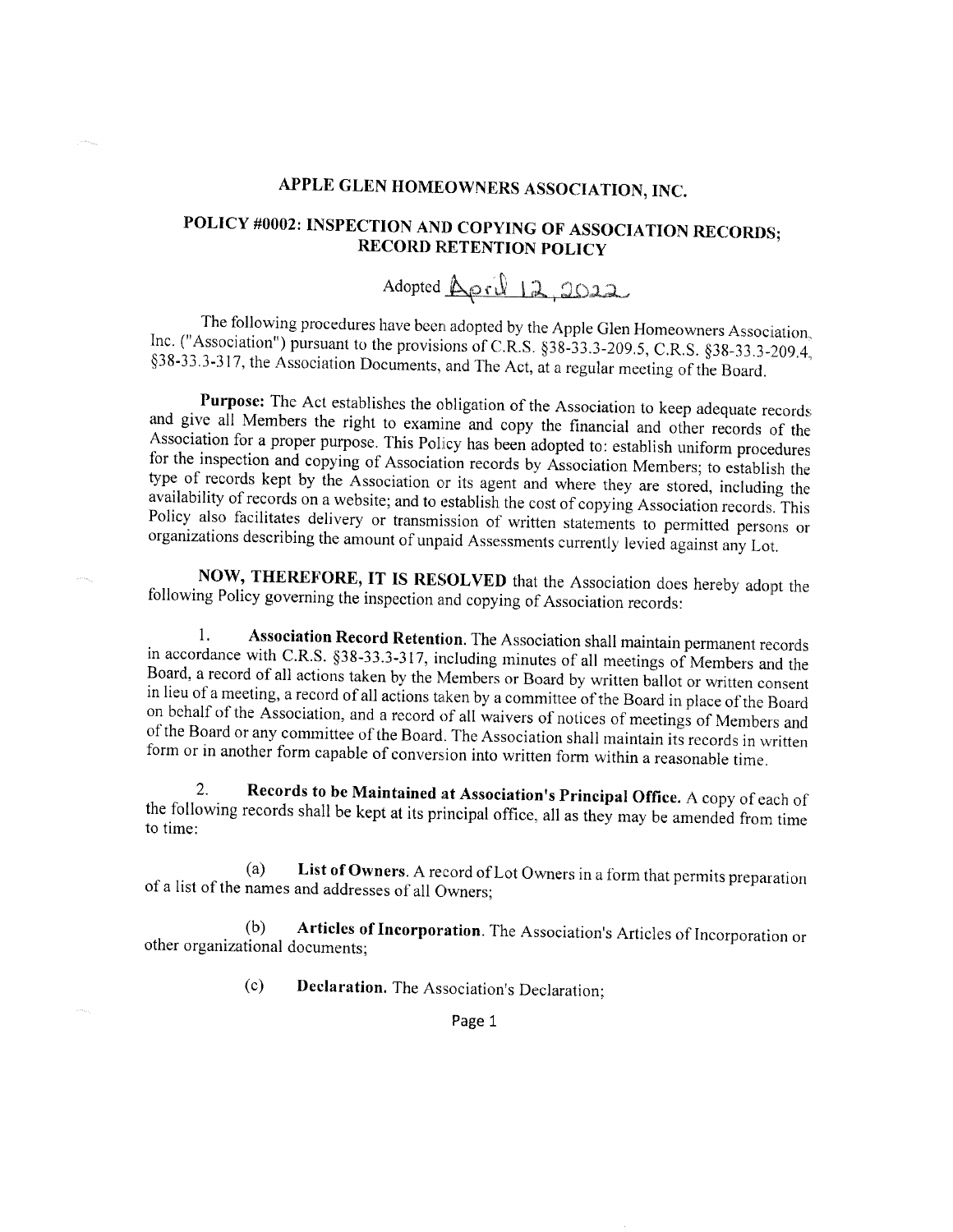- (d) Covenants. The Association's Covenants and Restrictions;
- (e) Bylaws. The Association's Eylaws;

(f) Policies and Resolutions. Resolutions and Policies adopted by its Board relating to the characteristics, qualifications, rights, limitations, and obligations of Members.

(g) Minutes. The minutes of all Member meetings, and records of all action taken by Members without a meeting, for the past three years;

 $(h)$  Written Communications. All written communications, including  $e$ mail, within the past three years to Members generally as Owners;

(i) Directors and Officers. A list of the names and business or home addresses of its current Directors and Officers:

 $(i)$  Annual Report. The Association's most recent annual report, if any;

(k) Financial Audits and Reviews. All financial audits or reviews of theAssociation conducted during the immediately preceding three years;

3. Records to be Reasonably Available for Inspection and Copying. All financial and other records of the Association shall be made reasonably available for examination and or copying by any Owner and or such Owner's authorized agents.

(a) Reasonably Available. The term "reasonably available" means available during normal business hours, upon notice of five business days, or at the next regularly scheduled meeting if such meeting occurs within thirty days after the request, to the extent that the request is made in good faith and for a proper purpose, the request describes with reasonable particularity the records sought and the purpose of the request, and the records are relevant to the purpose of the request.

(b) **Electronic Availability**. The Association's website, when operational, will contain many of the Association's available records, including links directly to the records, and information on how to request the record. T Records are not yet available for access by Members on a web site.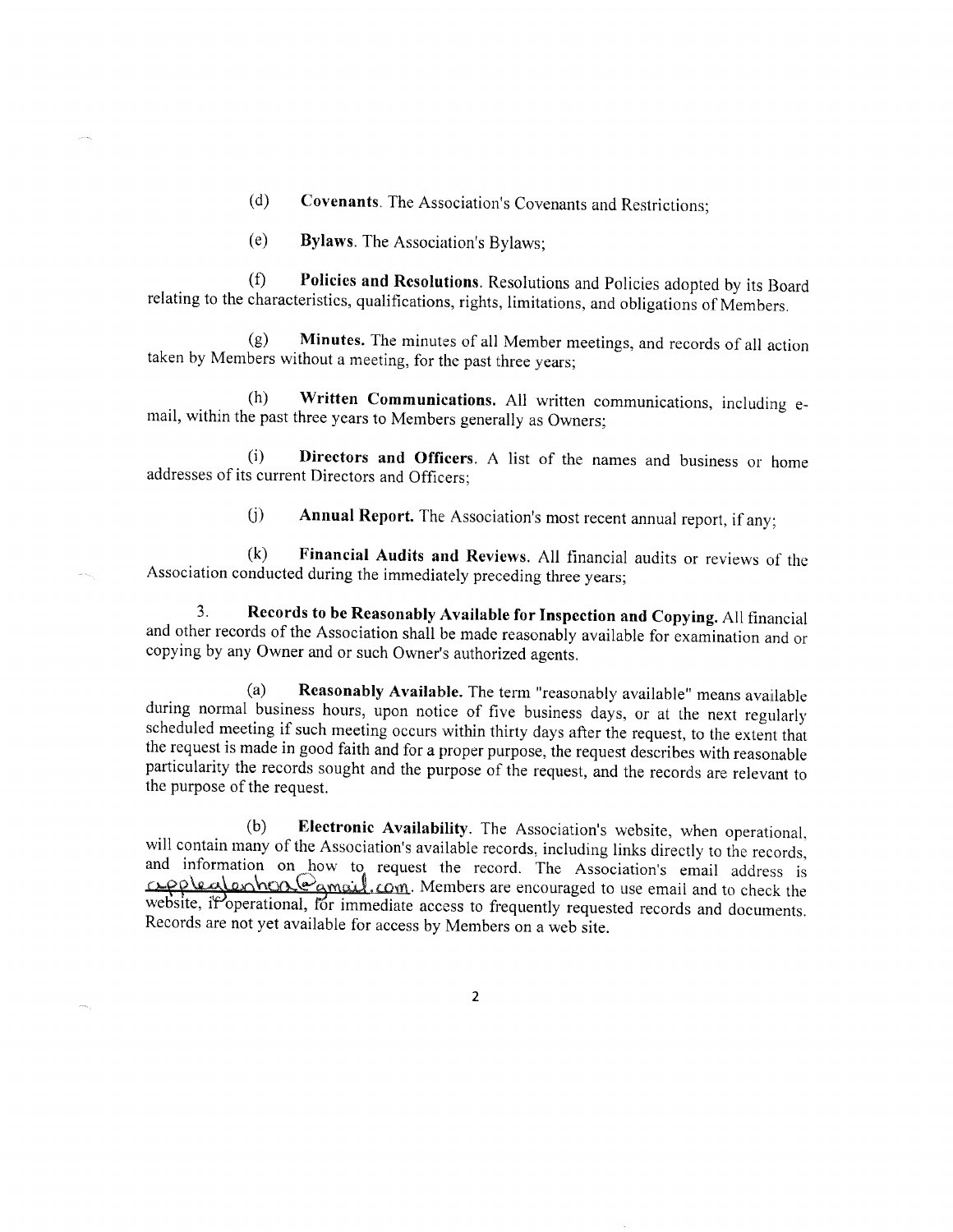$(c)$  Limitations - Membership Lists. A membership list or any part thereof. may not be obtained or used by any person for any purpose unrelated to a Member's interest as a Member without the consent of the Board. Without the consent of the Board, a membership list or any part thereof may not be used to solicit money or property unless such money or property will be used solely to solicit the votes of the Member in an election to be held by the Association, and may not be used for any commercial purpose or sold to or purchased by any person.

(d) Additional Limitations. At the discretion of the Board, certain records may only be inspected in the presence of a Board member or employee of the Board. No records may be removed from the office without the express written consent of the Board. Further, if a Mernber requests to inspect records, the Association may photocopy and provide the requested records to the Member in lieu of the Member's insprection of the records if ihe Member consents.

4. Fees. The Association may charge a fee, which may be collected in advance but which shall not exceed the Association's actual cost per page, for copies of Association records.

5. Limited Availability of Certain Records. Consistent with individual Member's right to privacy, attorney-client confidentiality and other considerations, the following records will not be made available without the express written consent of the Board:

(a) Personnel. Confidential personnel records;

(b) Litigation. Confidential litigation files and matters covering consultation with legal counsel concerning disputes that are the subject of pending or imminent court proceedings or are privileged or confidential between attorney and client;

(c) Misconduct. Files dealing with investigative proceedings concerning possible or actual criminal misconduct;

(d) Privacy. Any matter the disclosure of which would consritute an unwarranted invasion of individual privacy;

(e) Work in Progress. Inter-office memoranda, preliminary data, working papers and drafts, and general information or investigations which have not been formally approved by the Board.

6. Criteria for Limitation. In determining whether records may be inspected, the Association shall consider, among other things: